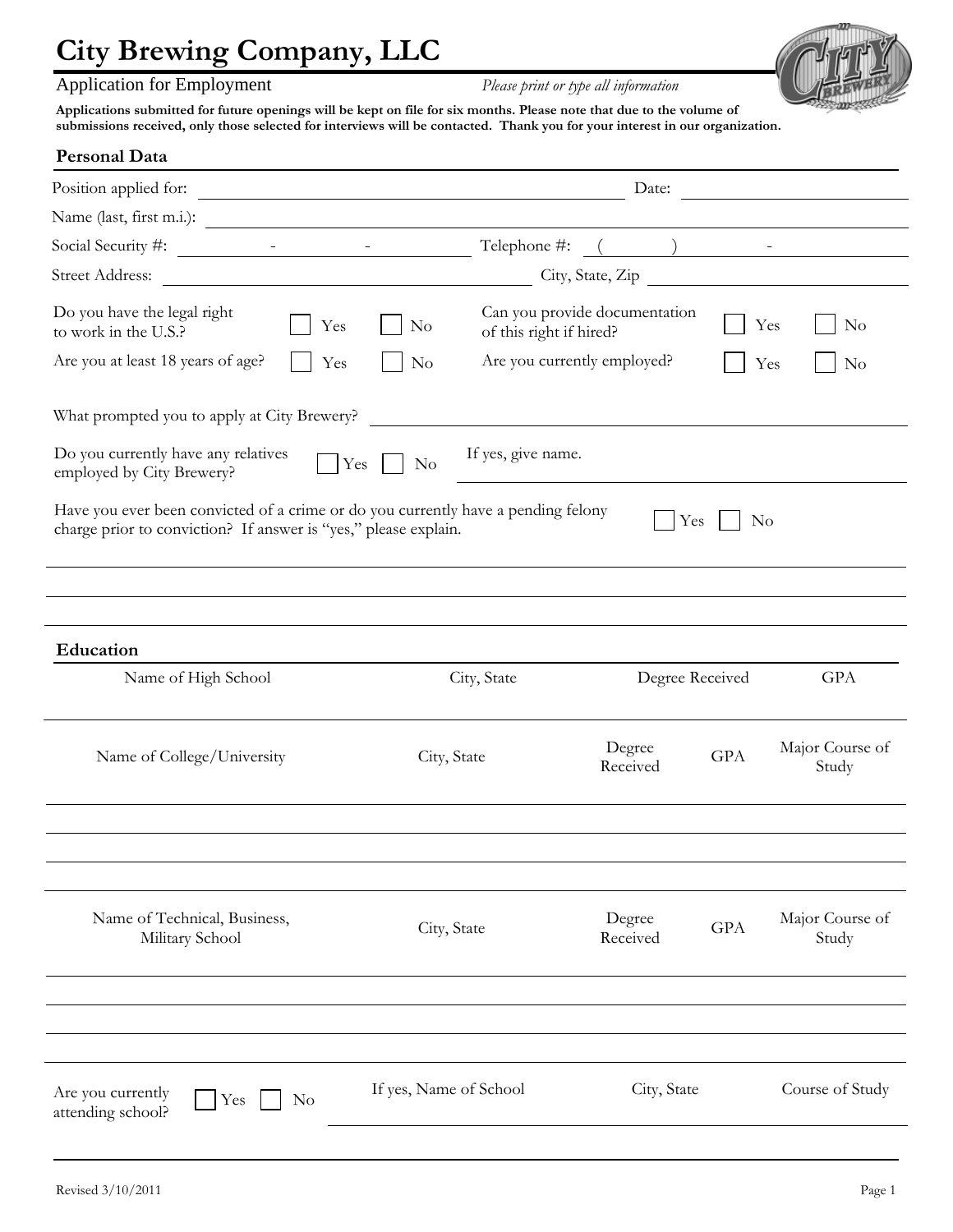

Application for Employment *Please print or type all information*



**Previous Employment (include military service where applicable)** 

List below all previous employers, beginning with the most recent. All time must be accounted for, whether employed or not.

| Dates Employed (Mo/Yr)               | Company Name |                          |                    |                          |  |
|--------------------------------------|--------------|--------------------------|--------------------|--------------------------|--|
| to<br><b>Base Salary</b>             |              | Bonus/Overtime           | Other Compensation | City, State, Zip         |  |
| \$<br>per                            | \$           | per                      | \$<br>per          |                          |  |
| Position Held                        |              | Supervisor               |                    | Telephone #              |  |
| <b>Describe Duties</b>               |              |                          |                    | $\overline{a}$           |  |
|                                      |              |                          |                    |                          |  |
| Reason for Leaving                   |              |                          |                    |                          |  |
| Dates Employed (Mo/Yr)<br>to         |              | Company Name             |                    |                          |  |
| <b>Base Salary</b>                   |              | Bonus/Overtime           | Other Compensation | City, State, Zip         |  |
| Ş<br>per                             | \$           | per                      | \$<br>per          |                          |  |
| Position Held                        |              | Supervisor               |                    | Telephone #              |  |
|                                      |              |                          |                    | $\overline{\phantom{a}}$ |  |
| <b>Describe Duties</b>               |              |                          |                    |                          |  |
| Reason for Leaving                   |              |                          |                    |                          |  |
|                                      |              | Company Name             |                    |                          |  |
| Dates Employed (Mo/Yr)<br>to         |              |                          |                    |                          |  |
| <b>Base Salary</b>                   |              | Bonus/Overtime           | Other Compensation | City, State, Zip         |  |
| \$<br>per                            | \$           | per                      | \$<br>per          |                          |  |
| Position Held                        |              | Supervisor               |                    | Telephone #              |  |
| <b>Describe Duties</b>               |              |                          |                    |                          |  |
| Reason for Leaving                   |              |                          |                    |                          |  |
|                                      |              |                          |                    |                          |  |
| Dates Employed (Mo/Yr)<br>to         |              | Company Name             |                    |                          |  |
| <b>Base Salary</b><br>Bonus/Overtime |              |                          | Other Compensation | City, State, Zip         |  |
| \$<br>per                            | \$           | per                      | \$<br>per          |                          |  |
| Position Held                        |              | Supervisor               |                    | Telephone #              |  |
| <b>Describe Duties</b>               |              |                          |                    |                          |  |
| Reason for Leaving                   |              |                          |                    |                          |  |
|                                      |              |                          |                    |                          |  |
| Dates Employed (Mo/Yr)               |              | Company Name             |                    |                          |  |
| to                                   |              | Bonus/Overtime           |                    |                          |  |
| <b>Base Salary</b><br>\$             |              | Other Compensation<br>\$ |                    | City, State, Zip         |  |
| \$<br>per<br>Position Held           |              | per<br>Supervisor        | per                | Telephone #              |  |
|                                      |              |                          |                    |                          |  |
| <b>Describe Duties</b>               |              |                          |                    |                          |  |
| Reason for Leaving                   |              |                          |                    |                          |  |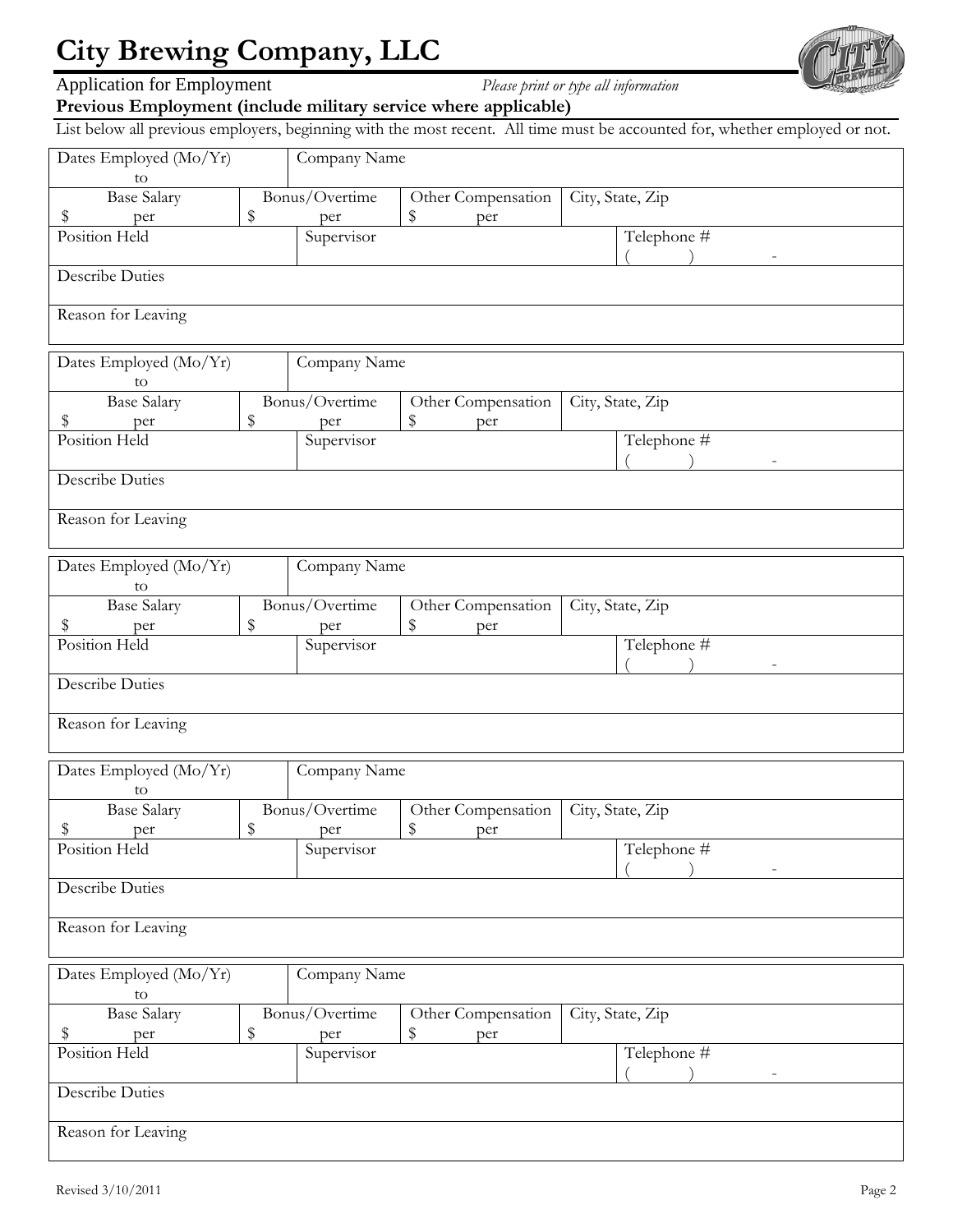### Application for Employment *Please print or type all information*



Other work history showing your qualifications for the position applying for:

| Are you able to work:                  | Full Time  | Part Time  |
|----------------------------------------|------------|------------|
| Are you willing to travel if required? | Yes        | $\rm No$   |
| Can you work any shift?                | Yes        | $\rm No$   |
| Are you able to work overtime?         | <b>Yes</b> | $\rm No$   |
| Are you willing to relocate?           | Yes        | $\rm No$   |
| Shift preference:                      | 1st        | 3rd<br>2nd |
|                                        |            |            |

| Date available for employment: |  | Salary Requirements: |  | per |
|--------------------------------|--|----------------------|--|-----|
|--------------------------------|--|----------------------|--|-----|

### **Activities and Achievements**

List any honorary societies or scholastic honors, community activities and positions held, or professional activities and positions held.

#### **Personal References**

|      | List former supervisors and other references, not relatives, who have knowledge of your training and work experience. |                  |             |  |
|------|-----------------------------------------------------------------------------------------------------------------------|------------------|-------------|--|
| Name | <b>Street Address</b>                                                                                                 | City, State, Zip | Telephone # |  |
|      |                                                                                                                       |                  |             |  |
|      |                                                                                                                       |                  |             |  |
|      |                                                                                                                       |                  |             |  |
|      |                                                                                                                       |                  |             |  |
|      |                                                                                                                       |                  |             |  |